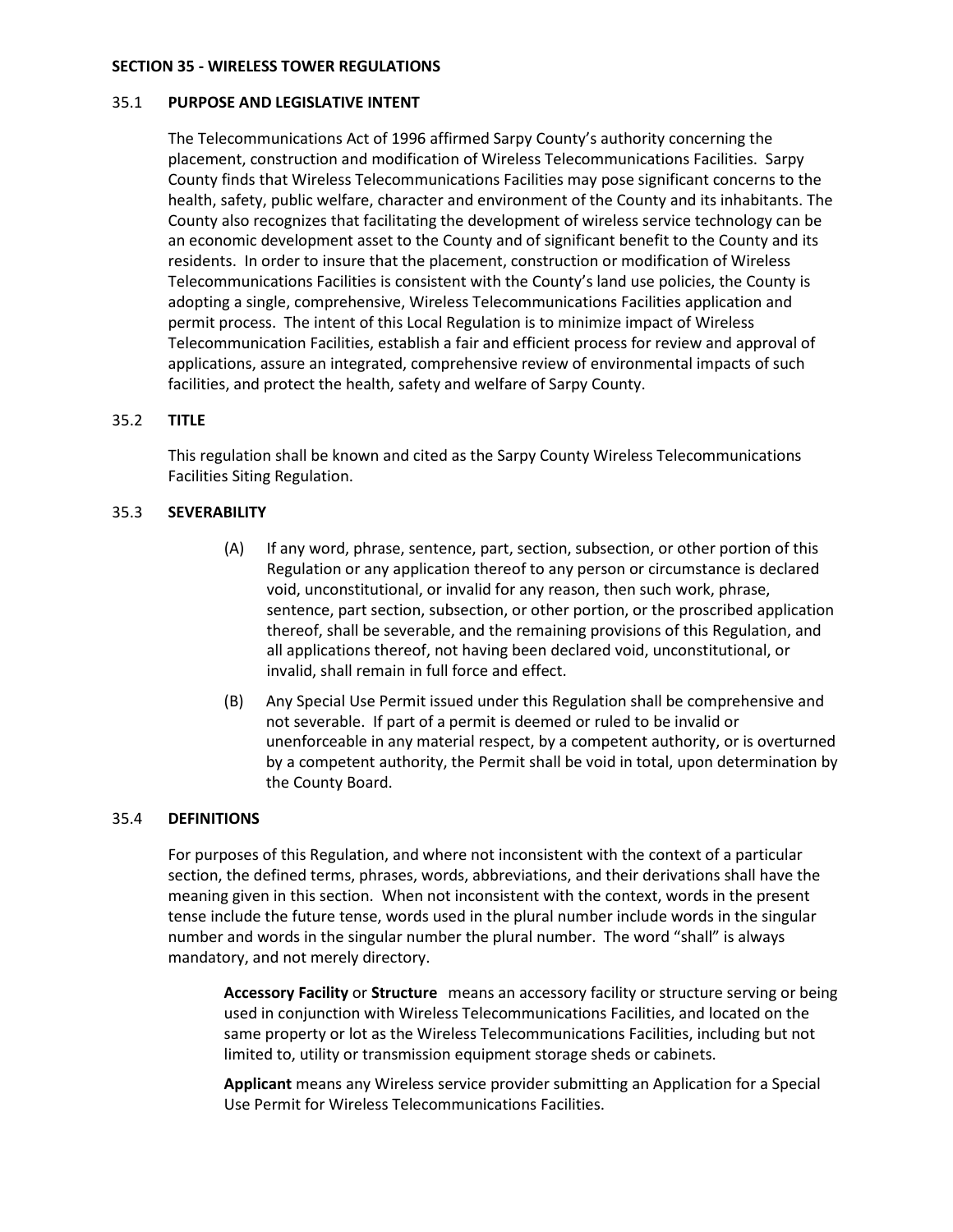**Application** means all necessary and appropriate documentation that an Applicant submits in order to receive a Special Use Permit for Wireless Telecommunications Facilities.

**Antenna** means a system of electrical conductors that transmit or receive electromagnetic waves or radio frequency or other wireless signals.

**County Board** means the Sarpy County Board of Commissioners.

**Co-location** means the use of an existing Tower or structure to support Antennae for the provision of wireless services. A replacement tower that is constructed on the same site as an existing tower will be considered a co-location as long as the new tower is no taller than the old tower and that the old tower is removed in a reasonable short time frame after the new tower is constructed.

**Commercial Impracticability** or **Commercially Impracticable** means the inability to perform an act on terms that are reasonable in commerce; the cause or occurrence of which could not have been reasonably anticipated or foreseen and that jeopardizes the financial efficacy of the project. The inability to achieve a satisfactory financial return on investment or profit, standing alone, shall not deem a situation to be "commercially impracticable" and shall not render an act or the terms of an agreement "commercially impracticable".

**Completed Application** means an Application that contains all information and/or data necessary to enable an informed decision to be made with respect to an Application.

**County** means the local political subdivision described as Sarpy County as set forth in State Statutes. When the term County is used to refer to a geographic area, it shall denote any areas within the County boundaries excluding areas within the extra territorial zoning jurisdiction of any City or Village within the County.

**Director of Planning** means the Sarpy County Director of Planning.

**FAA** means the Federal Aviation Administration, or its duly designated and authorized successor agency.

**FCC** means the Federal Communications Commission, or its duly designated and authorized successor agency.

**Height** means, when referring to a Tower or structure, the distance measured from the pre-existing grade level to the highest point on the Tower or structure, even if said highest point is an Antenna or lightening protection device.

**Modification or Modify** means, the addition, removal or change of any of the physical and visually discernible components or aspects of a wireless facility, such as antennas, cabling, equipment shelters, landscaping, fencing, utility feeds, changing the color or materials of any visually discernible components, vehicular access, parking and/or an upgrade or change out of equipment for better or more modern equipment. Adding a new wireless carrier or service provider to a Telecommunications Tower or Telecommunications Site as a co-location is a modification. A Modification shall not include the replacement of any components of a wireless facility where the replacement is identical to the component being replaced or for any matters that involve the normal repair and maintenance of a wireless facility without adding, removing or changing anything.

**NIER** means Non-Ionizing Electromagnetic Radiation

**Person** means any individual, corporation, estate, trust, partnership, joint stock company, association of two (2) or more persons having a joint common interest, or any other entity.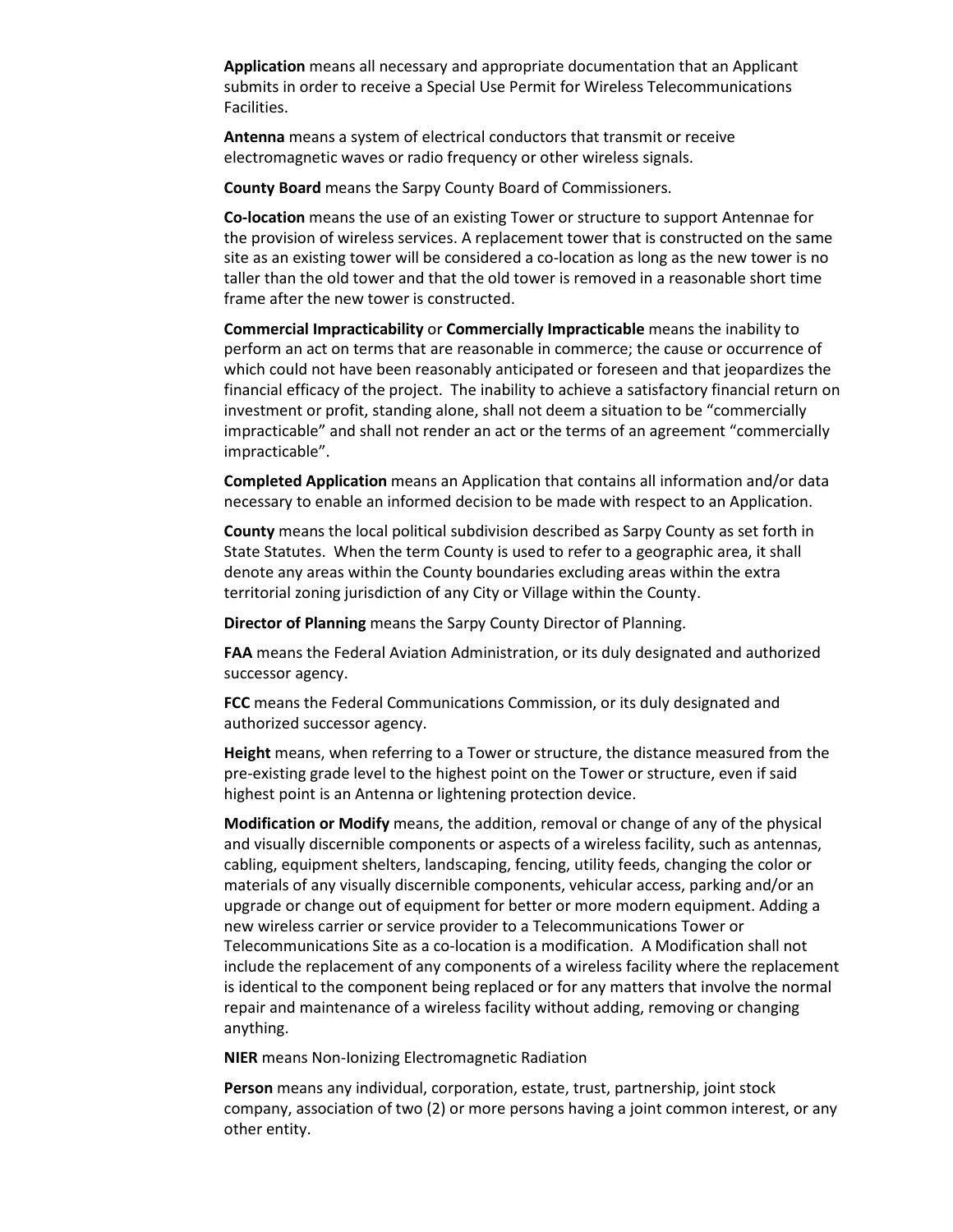**Personal Wireless Services** or **PWS** or **Personal Telecommunications Service or PCS**  shall have the same meaning as defined and used in the 1996 Telecommunications Act.

**Planning Commission** means the Sarpy County Planning Commission.

**Repairs and Maintenance** means the replacement of any components of a wireless facility where the replacement is identical to the component being replaced or for any matters that involve the normal repair and maintenance of a wireless facility without the addition, removal or change of any of the physical or visually discernible components or aspects of a wireless facility that will add to the visible appearance of the facility as originally permitted.

**Special Use Permit** means the official document or permit by which an Applicant is allowed to file for a building permit to construct and use Wireless Telecommunications Facilities as granted or issued by the County Board.

**State** means the State of Nebraska.

**Stealth or Stealth Technology** means to minimize adverse aesthetic and visual impacts on the land, property, buildings, and other facilities adjacent to, surrounding, and in generally the same area as the requested location of such Wireless Telecommunications Facilities, which shall mean using the least visually and physically intrusive facility that is not technologically or commercially impracticable under the facts and circumstances.

**Telecommunications** means the transmission and/or reception of audio, video, data, and other information by wire, radio frequency, light, and other electronic or electromagnetic systems

**Telecommunication Site** See definition for Wireless Telecommunications Facilities

**Telecommunications Structure** means a structure used in the provision of services described in the definition of 'Wireless Telecommunications Facilities'

**Temporary** means, temporary in relation to all aspects and components of this Regulation, something intended to, or that does not exist for more than ninety (90) days.

**Tower** means any structure designed primarily to support an antenna for receiving and/or transmitting a wireless signal.

**Wireless Telecommunications Facilities** means and includes a **Telecommunications Site** and **Personal Wireless Facility.** It means a structure, facility or location designed, or intended to be used as, or used to support Antennas or other transmitting or receiving devices. This includes without limit, Towers of all types and kinds and structures, including, but not limited to buildings, church steeples, silos, water towers, signs or other structures that can be used as a support structure for Antennas or the functional equivalent of such. It further includes all related facilities and equipment such as cabling, equipment shelters and other structures associated with the site. It is a structure and facility intended for transmitting and/or receiving radio, television, cellular, SMR, paging, 911, Personal Communications Services (PCS), commercial satellite services, microwave services and any commercial wireless telecommunication service not licensed by the FCC.

# 35.5 **OVERALL POLICY AND DESIRED GOALS FOR SPECIAL USE PERMITS FOR WIRELESS TELECOMMUNICATIONS FACILITIES**

In order to ensure that the placement, construction, and modification of Wireless Telecommunications Facilities protects the County's health, safety, public welfare, environmental features, the nature and character of the community and neighborhood and other aspects of the quality of life specifically listed elsewhere in the Regulation, the County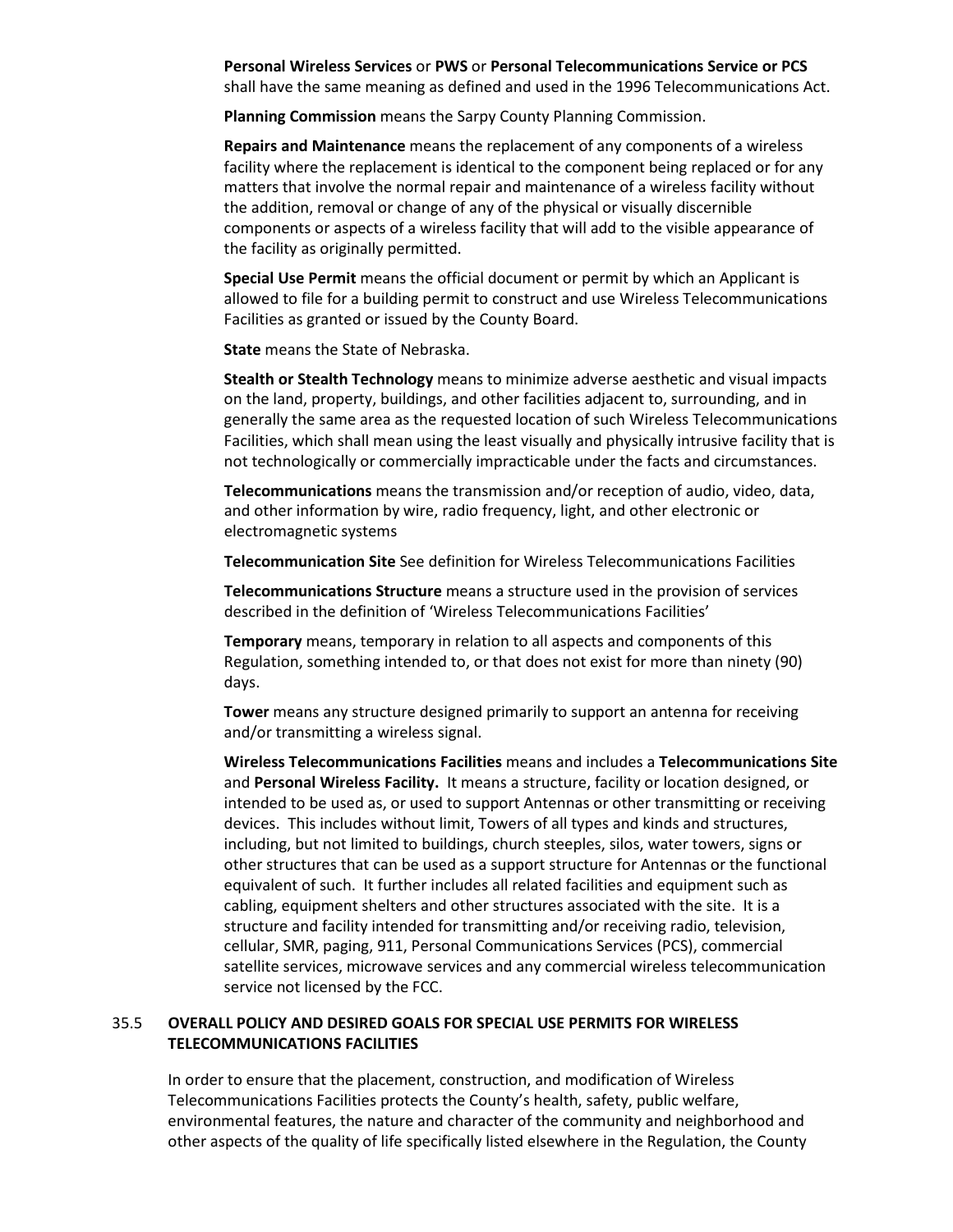Board hereby adopts an overall policy with respect to a Special use Permit for Wireless Telecommunications Facilities for the express purpose of achieving the following goals:

- 35.5.1 Requiring a Special Use Permit for any new, co-location or modification of a Wireless Telecommunications Facility.
- 35.5.2 Implementing an Application process for person(s) seeking a Special Use Permit for Wireless Telecommunications Facilities.
- 35.5.3 Establishing a policy for examining an application for and issuing a Special Use Permit for Wireless Telecommunications Facilities that is both fair and consistent.
- 35.5.4 Requiring that all wireless telecommunications towers be reviewed under the standards set forth in the TIA/EIA-222-H,
- 35.5.5 Promoting and encouraging, wherever possible, the sharing and/or co-location of Wireless Telecommunications Facilities among service providers.
- 35.5.6 Promoting and encouraging, wherever possible, the placement, height and quantity of Wireless Telecommunications Facilities in such a manner, including but not limited to the use of stealth technology, to minimize adverse aesthetic and visual impacts on the land, property, buildings, and other facilities adjacent to, surrounding, and in generally the same area as the requested location of such Wireless Telecommunications Facilities, which shall mean using the least visually and physically intrusive facility that is not technologically or commercially impracticable under the facts and circumstances.
- 35.5.7 That in granting a Special Use Permit, the County Board has found that the facility shall be the most appropriate site as regards to being the least visually intrusive among those available in the County.

### 35.6 **EXCEPTIONS FROM A SPECIAL USE PERMIT FOR WIRELESS TELECOMMUNICATION FACILITIES**

- 35.6.1 No person shall be permitted to site, place, build, construct, modify or prepare any site for the placement or use of, Wireless Telecommunications Facilities as of the effective date of this Regulation without having first obtained a Special Use Permit for Wireless Telecommunications Facilities. Notwithstanding anything to the contrary in this section, no Special use Permit shall be required for those non-commercial exceptions noted in Section 35.7.
- 35.6.2 All legally permitted Wireless Telecommunications Facilities, constructed as permitted, existing on or before the effective date of this Regulation shall be allowed to continue as the presently exist, provided however, that any visible modification of an existing Wireless Telecommunications Facility will require the complete facility and any new installation to comply with this Regulation.
- 35.6.3 Any repair and maintenance of a Wireless Facility does not require an Application for a Special Use Permit.

# 35.7 **EXCLUSIONS**

The following shall be exempt from this Regulation:

- 35.7.1 The Sarpy County Sheriff's Department, Communications Department and other public service facilities owned and operated by the local government.
- 35.7.2 Any facilities expressly exempt from the County's siting, building and permitting authority.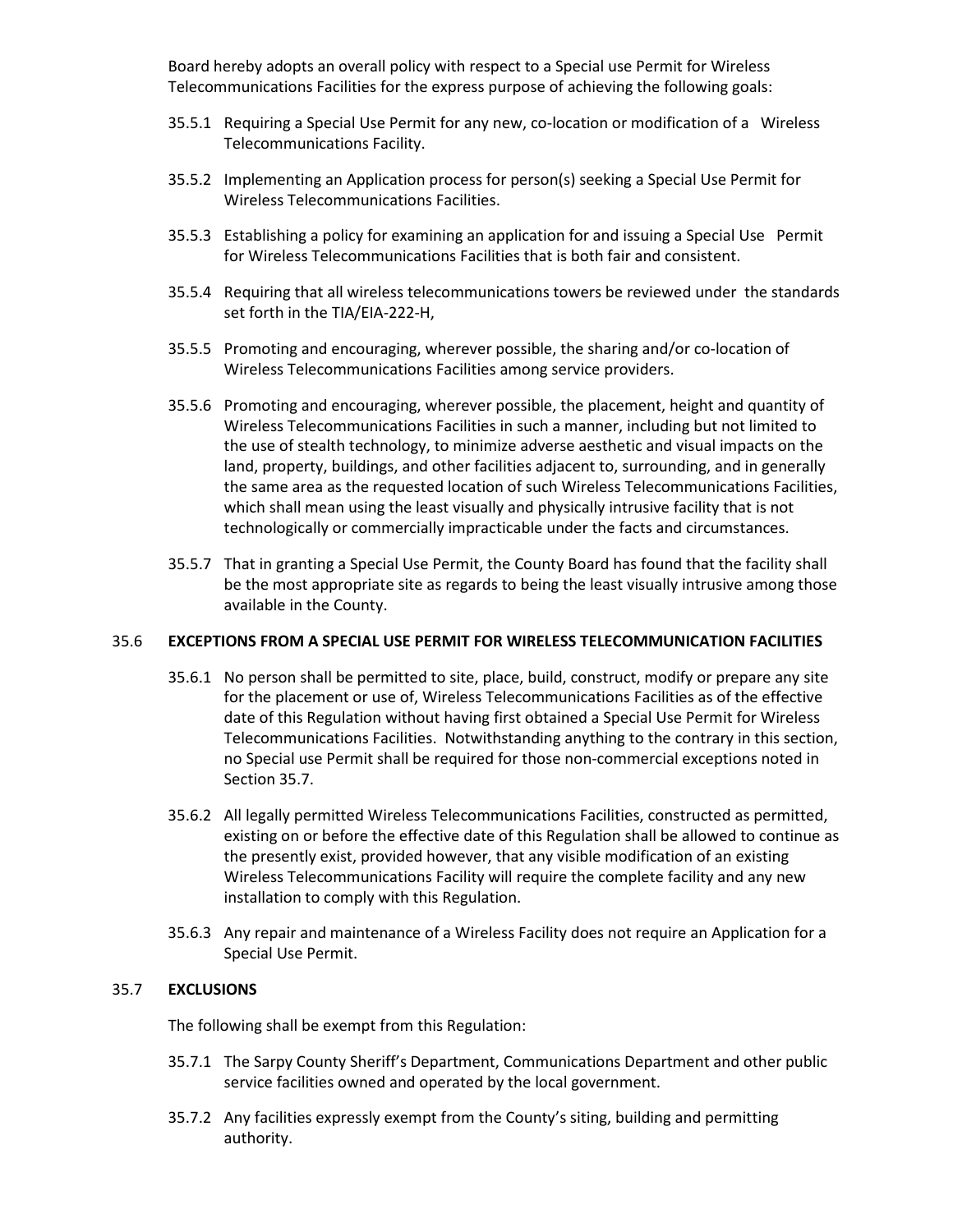- 35.7.3 Over-the-Air reception devices including the reception antennas for direct broadcast satellites (DBS), multichannel multipoint distribution (wireless cable) providers (MMDS), television broadcast stations (TVBS) and other customer-end antennas that receive and transmit fixed wireless signals that are primarily used for reception.
- 35.7.4 Facilities exclusively for private, non-commercial radio and television reception and private citizen's bands, licensed amateur radio and other similar non-commercial Telecommunications.
- 35.7.5 Facilities exclusively for providing unlicensed spread spectrum technologies (such as IEEE 802.11a, b, g (Wi-Fi) and Bluetooth) where the facility does not require a new tower.

# 35.8 **SPECIAL USE PERMIT APPLICATION AND OTHER REQUIREMENTS**

- 35.8.1 All applicants for a Special use Permit for Wireless Telecommunications Facilities or any modification of such facility shall comply with the requirements set forth in this Regulation. The County Board is the officially designated agency or body of the County that is authorized to review, analyze, evaluate and make decisions with respect to granting or not granting or revoking Special Use Permits for Wireless Telecommunications Facilities. The County Board has decided that the Planning Commission shall review, analyze, evaluate and make recommendations to the County Board with respect to the granting or not granting or revoking Special use Permits for Wireless Telecommunications Facilities.
- 35.8.2 All applicants for a Special use Permit for Wireless Telecommunications Facilities or any modification of such facility shall file three full copies of the application with the Director of Planning. Failure to submit three full copies with result in the application being deemed incomplete.
- 35.8.3 The Director of Planning, Planning Commission and County Board may reject applications not meeting the requirements stated herein or which are otherwise incomplete.
- 35.8.4 No Wireless Telecommunications Facilities shall be installed, constructed or modified until the Application is reviewed and approved by the Planning Commission and the County Board, and the Special Use Permit has been issued.
- 35.8.5 Any and all representations made by the Applicant to the Director of Planning, Planning Commission and the County Board on the record during the Application process, whether written or verbal, shall be deemed a part of the Application and may be relied upon in good faith by the County Board.
- 35.8.6 An Application for a Special Use Permit for Wireless Telecommunications Facilities shall be signed on behalf of the Applicant by the person preparing the same and with knowledge of the contents and representations made therein and attesting to the truth and completeness of the information.
- 35.8.7 The Applicant must provide documentation to verify it has the right to proceed as proposed on the Site. This would require an executed copy of the lease with the landowner or landlord or a signed letter acknowledging authorization. If the applicant owns the site, a copy of the ownership record is required.
- 35.8.8 The Applicant shall include a statement in writing: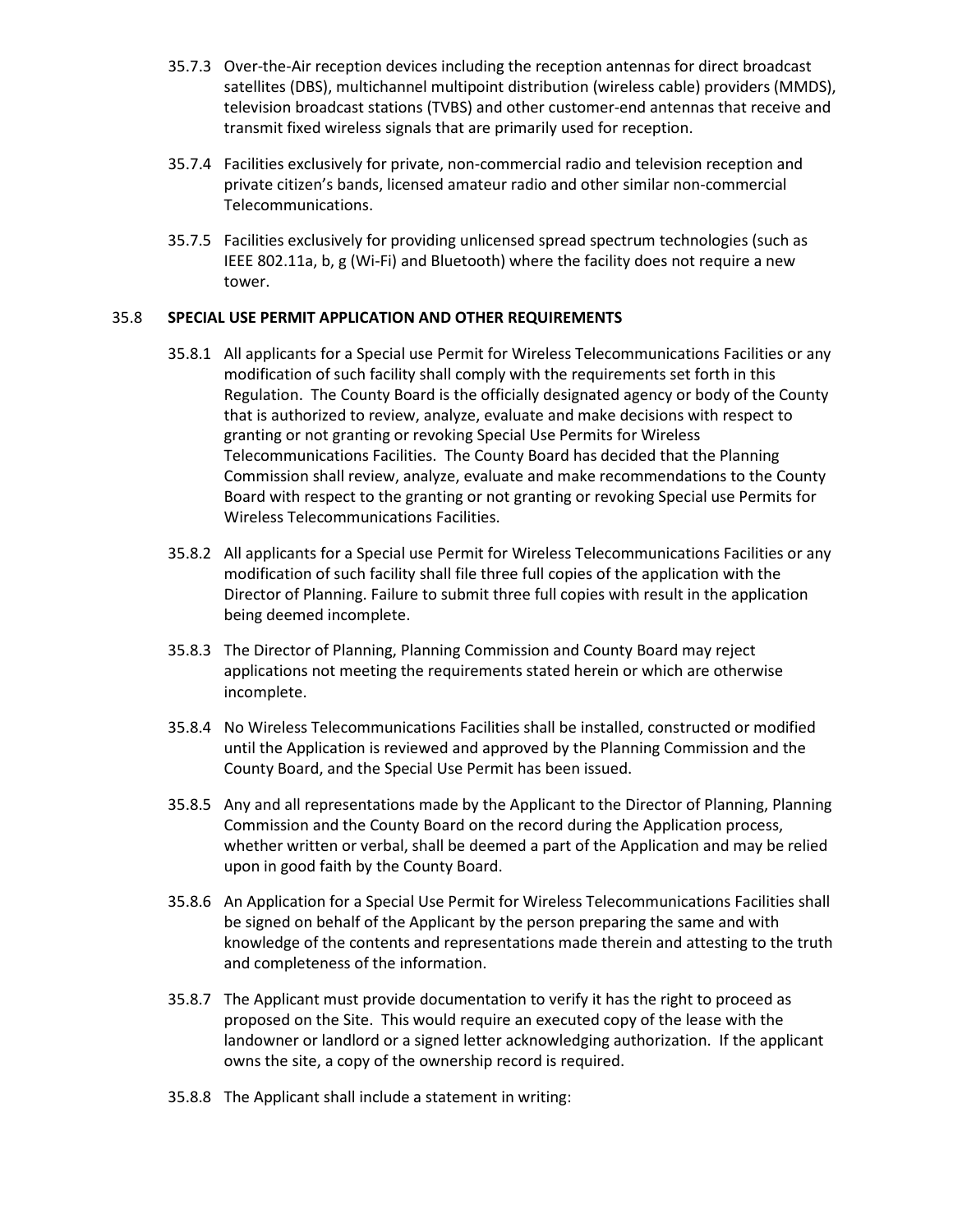- (A) That the applicant's proposed Wireless Telecommunications Facilities shall be maintained in a safe manner, and in compliance with all the conditions of the Special Use Permit, without exception, unless specifically granted relief by the County Board in writing, as well as all applicable and permissible local codes, and regulations, including any and all applicable County, State and Federal Laws, rules, and regulations.
- (B) That the construction for the Wireless Telecommunications Facilities is legally permissible, including, but not limited to the fact that the Applicant is authorized to do business in the State.
- 35.8.9 Where a certification is called for in the Regulation, such certification shall bear the signature and seal of a Registered Professional Engineer licensed this the State.
- 35.8.10 In addition to all other required information as stated in the Regulation, all applications for the construction or installation of new Wireless Telecommunications Facilities or modification of an existing facility shall contain the information hereinafter set forth:
	- (A) A descriptive statement of the objective(s) for the new facility or modification including and expanding on a need such as coverage and/or capacity requirements;
	- (B) Documentation that demonstrates and proves the need for the Wireless Telecommunications Facility to provide service primarily and essentially within the County. Such documentation shall include propagation studies of the proposed site and all adjoining planned, proposed, in-service or existing sites that demonstrate a significant gap in coverage and/or if a capacity need, including an analysis of current and projected usage;
	- (C) The name, address and phone number of the person preparing the report;
	- (D) The name, address, and phone number of the property owner and Applicant, and to include the legal name of the Applicant. If the site is a tower and the owner is different that the applicant, provide name and address of the tower owner;
	- (E) The postal address and tax map parcel number of the property;
	- (F) The Zoning District or designation in which the property is situated;
	- (G) Size of the property stated both in square feet and lot line dimensions, and a survey showing the location of all lot lines;
	- (H) The location of nearest residential structure;
	- (I) The location, size and height of all existing and proposed structures on the property which is the subject of the Application;
	- (J) The type, locations and dimensions of all proposed and existing landscaping, and fencing;
	- (K) The azimuth, size and center-line height location of all proposed and existing antennae on the supporting structure;
	- (L) The number, type and model of the Antenna(s) proposed with a copy of the specification sheet;
	- (M) The make, model, type and manufacturer of the Tower and design plan stating the Tower's capacity to accommodate multiple users;
	- (N) A site plan describing the proposed Tower and Antenna(s) and all related fixtures, structures, appurtenances and apparatus, including height above pre-existing grade, materials, color and lighting;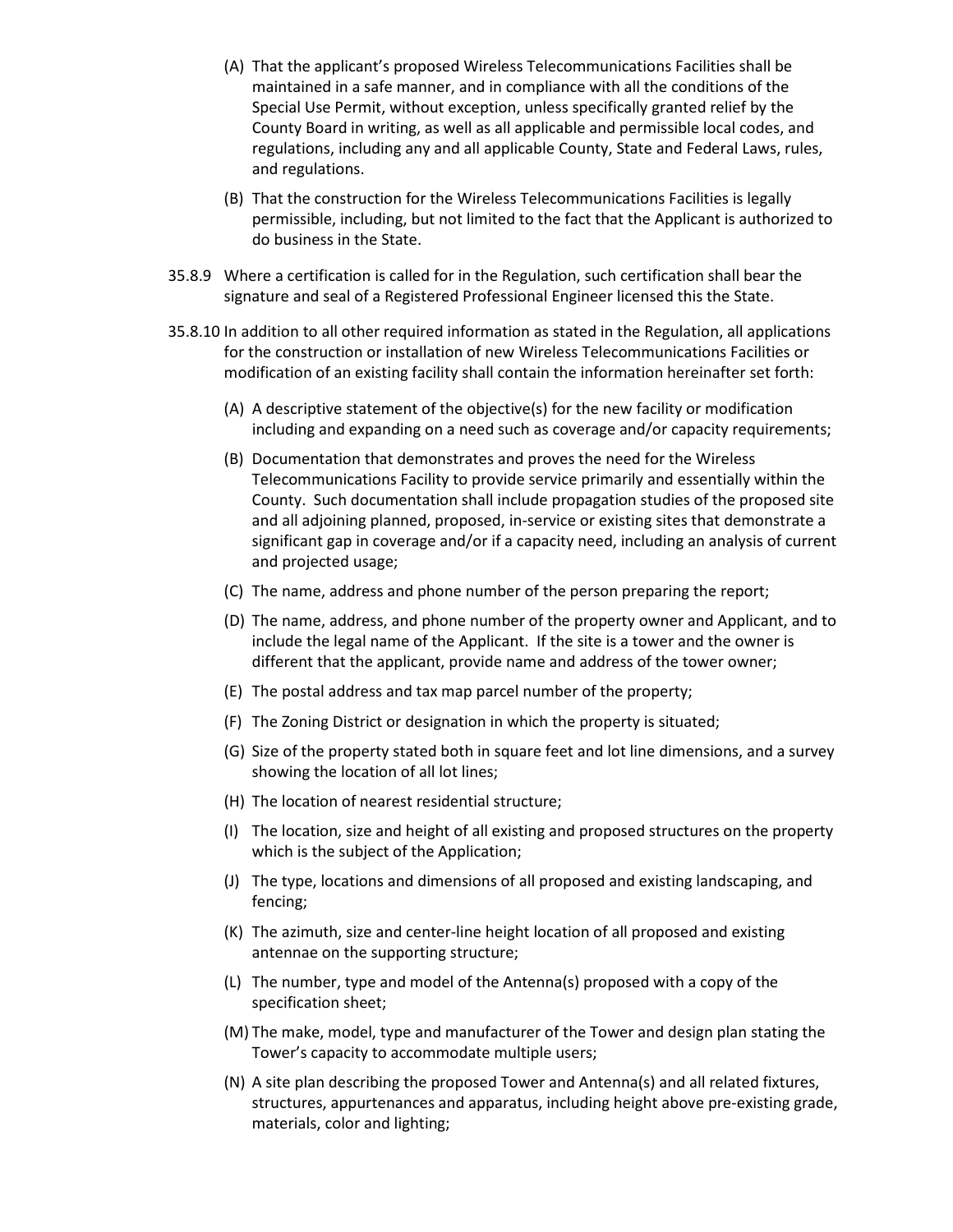- (O) The frequency, modulation and class of service of radio or other transmitting equipment;
- (P) The actual intended transmission power stated as the maximum effective radiated power (ERP) in watts;
- (Q) Signed documentation such as the "Checklist to Determine Whether a Facility is Categorically Excluded" to verify that the Wireless Telecommunication Facility with the proposed installation will be in full compliance with the current FCC RF Emissions guidelines (NIER). If not categorically excluded, a complete RF Emissions study is required to provide verification;
- (R) A signed statement that the proposed installation will not cause physical or RF interference with other telecommunications devices;
- (S) A copy of the FCC license applicable for the intended use of the Wireless Telecommunications Facilities;
- (T) A copy of the geotechnical sub-surface soils investigation, evaluation report and foundation recommendation for a proposed or existing Tower site and if existing Tower or water tank site, a copy of the installed foundation design.
- 35.8.11 The applicant will provide a written copy of an analysis, completed by a qualified individual or organization, to determine if the proposed new Tower or existing structure intended to support wireless facilities is in compliance with Federal Aviation Administration Regulation Part 77 and if it requires lighting. This requirement shall also be for any existing structure or building where the application increases the height of the structure or building. If this analysis determines, that an FAA determination is required, then all filings with the FAA, all responses from the FAA and any related correspondence shall be provided with the application.
- 35.8.12 Application for a new tower
	- (A) In the case of a new Tower, the Applicant shall be required to submit a written report demonstrating its meaningful efforts to secure shared use of existing Tower(s) or the use of alternative buildings or other structures within the County. Copies of written requests and responses for shared use shall be provided to the County in the Application, along with any letters of rejection stating the reason for rejection.
	- (B) The Applicant shall examine the feasibility of designing the proposed Tower to accommodate future demand for at least four (4) additional commercial applications, for example, future co-locations. The Tower shall be structurally designed to accommodate at least four (4) additional Antenna Arrays equal to those of the Applicant, and located as close to the Applicant's Antenna as possible without causing interference. This requirement may be waived, provided that the Applicant, in writing, demonstrates that the provisions of future shared usage of the Tower is not technologically feasible, is commercially impracticable or creates an unnecessary and unreasonable burden, based upon:
		- 1. The foreseeable number of FCC licenses available for the area;
		- 2. The kind of Wireless Telecommunications Facilities site and structure proposed;
		- 3. The number of existing and potential licenses without Wireless Telecommunications Facilities spaces/sites;
		- 4. Available space on existing and approved Towers.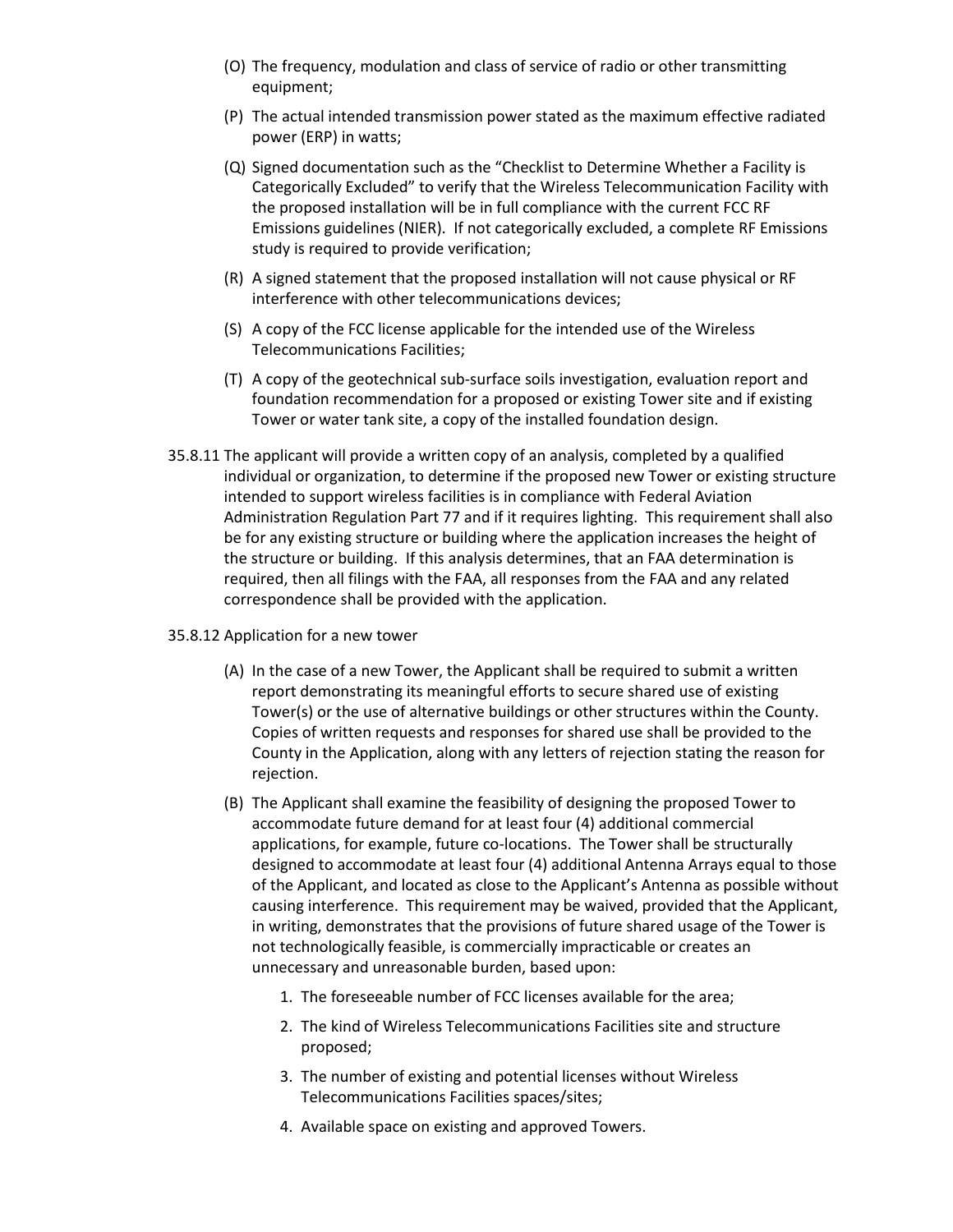- (C) The owner of a proposed new Tower, and his/her successors in interest, shall negotiate in good faith for the shared use of the proposed Tower by other Wireless service providers in the future, and shall:
	- 1. Respond within 60 days to a request for information from a potential shareduse Applicant;
	- 2. Negotiate in good faith concerning future requests for shared use of the new Tower by other Telecommunications providers;
	- 3. Allow shared use of the new Tower if another Telecommunications provider agrees in writing to pay reasonable charges. The charges may include, but are not limited to, a pro rata share of the cost of site selection, planning, project administration, land costs, site design, construction and maintenance financing, return on equity, less depreciation, and all of the costs of adapting the Tower or equipment to accommodate a shared user without causing electromagnetic interference.
	- 4. Failure to abide by the conditions outlined above may be grounds for revocation of the Special Use Permit.
- 35.8.13 The Applicant shall provide certification with documentation (structural analysis) including calculations that the Telecommunication Facility Tower and foundation and attachments, rooftop support structure, water tank structure, and any other supporting structure as proposed to be utilized are designed and will be constructed to meet all local, County, State and Federal structural requirements for loads, including wind and ice loads. As described in section 35.5.4 above, all Wireless Telecommunications Facilities shall be held to TIA/EIA-222 H standards.
- 35.8.14 If the proposal is for a co-location or modification on an existing Tower, the applicant is to provide signed documentation of the Tower condition such as an ANSI report as per Annex E, Tower Maintenance and Inspection Procedures, ANSI/TIA/EIA-222 H. A colocation shall be held to the same standard set forth in section 35.5.4. The inspection report must be performed every three (3) years for guyed tower and five (5) years for monopoles and self-supporting towers.
- 35.8.15 All proposed Wireless Telecommunications Facilities shall contain a demonstration that the Facility be sited so as to be the least visually intrusive as reasonable possible, given the facts and circumstances involved and thereby have the least adverse visual effect on the environment and its character, on existing vegetation, and on the residences in the area of the Wireless Telecommunications Facility.
- 35.8.16 If a new Tower, the proposal for a new Antenna attachment to an existing structure, or modification adding to a visual impact, the Applicant shall furnish a Visual Impact Assessment, which shall include:
	- (A) If a new Tower or increasing the height of an existing structure is proposed, a computer generated "Zone of Visibility Map" at a minimum of one-mile radius from the proposed structure, with and without foliage shall be provided to illustrate locations from which the proposed installation may be seen.
	- (B) Pictorial representations of "before and after" (photo simulations) views from key viewpoints as may be appropriate, including but not limited to State highways and other major roads; State and local parks; other public lands; historic districts; preserves and historic sites normally open to the public; and from any other location where the site is visible to a large number of visitors, travelers or residents. Guidance will be provided, concerning the appropriate key sites at the pre-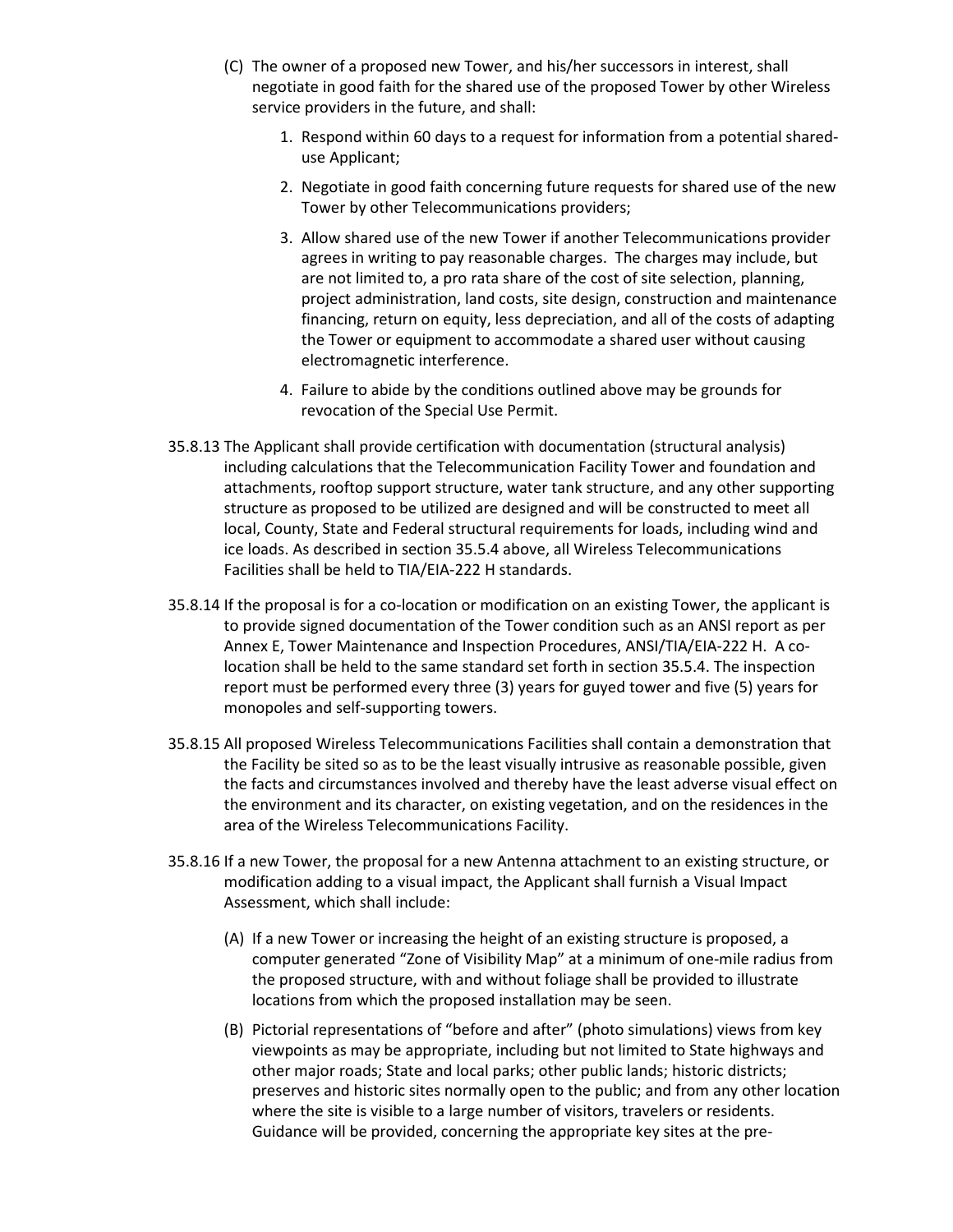application meeting. Provide a map showing the locations of where the pictures were taken and distance from the proposed structure.

- (C) A written description of the visual impact of the proposed facility including; and as applicable the Tower base, guy wires, fencing and accessory buildings from abutting and adjacent properties and streets as relates to the need or appropriateness of screening.
- 35.8.17 The Applicant shall demonstrate and provide in writing and/or by drawing how it shall effectively screen from view the base and all related equipment and structures of the proposed Wireless Telecommunications Facility.
- 35.8.18 The Wireless Telecommunications Facility and any and all accessory or associated facilities shall maximize the use of building materials, colors and textures designed to blend with the structure to which it may be affixed and/or to harmonize with the natural surroundings, this shall include the utilization of stealth or concealment technology as may be required by the County Board.
- 35.8.19 All utilities at a Wireless Telecommunications Facilities site shall be installed underground and in compliance with all Laws, rules and regulations of the County, including specifically, but not limited to, the National Electrical Safety Code and the National Electrical Code where appropriate.
- 35.8.20 At a Telecommunications Site, and access road, turn-around space and parking shall be provided to assure adequate emergency and service access. Maximum use of existing roads, whether public or private, shall be made to the extent practicable. Road construction shall at all times minimize ground disturbance and the cutting of vegetation. Road grades shall closely follow natural contours to assure minimal visual disturbance and reduce soil erosion.
- 35.8.21 All Wireless Telecommunications Facilities shall be constructed, operated, maintained, repaired, provided for removal of, modified or restored in strict compliance with all current applicable technical, safety and safety-related codes adopted by the County, State, or United States, including but not limited to the most recent editions of the ANSI Code, National Electrical Safety Code and the National Electrical Code, as well as accepted and responsible workmanlike industry practices and recommended practices of the National Association of Tower Erectors. As described in section 35.5.4 above, all Wireless Telecommunications Facilities shall be held to TIA/EIA-222 H standards. The codes referred to are codes that include, but are not limited to, construction, building, electrical, fire, safety, health, and land use codes. In the event of a conflict between or among any of the preceding the more stringent shall apply.
- 35.8.22 A holder of a Special Use Permit granted under this Regulation shall obtain, at its own expense, all permits and licenses required by applicable Law, rule, regulation or code, and must maintain the same, in full force and effect, for as long as required by the County or other governmental entity or agency having jurisdiction over the applicant.
- 35.8.23 There shall be a pre-application meeting. The purpose of the pre-application meeting will be to address issues that will help to expedite the review and permitting process. A pre-application meeting shall also include a site visit if there has not been a prior site visit for the requested site. Costs of the County's consultants to prepare for and attend the pre-application meeting will be borne by the Applicant.
- 35.8.24 An Applicant shall submit to the Director of Planning three completed Applications following the pre-application meeting. Written notification of the Application shall be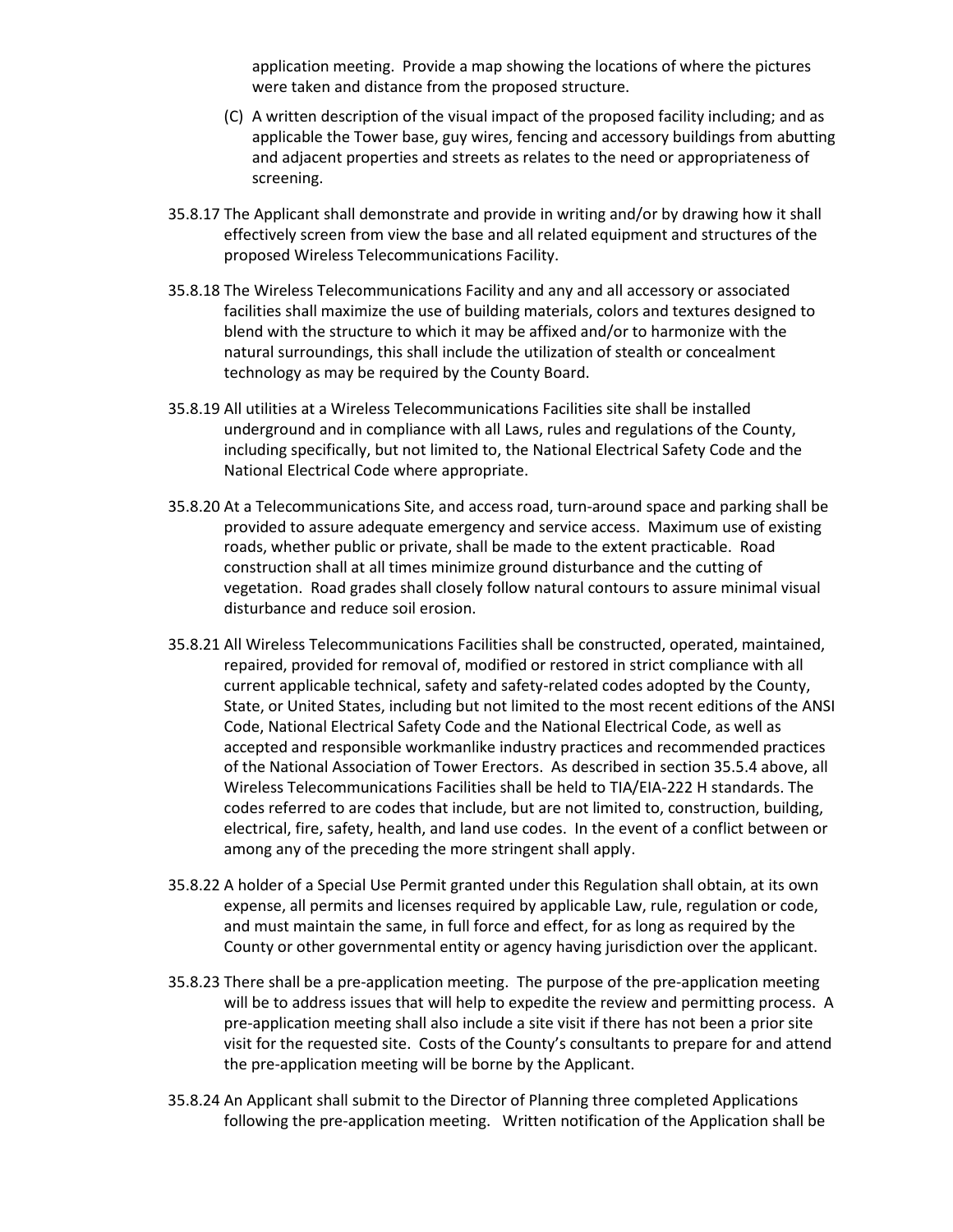provided to the legislative body of all municipalities within 3 miles of wireless facility by the Applicant.

35.8.25 The holder of a Special Use Permit shall notify the County of any intended modification of a Wireless Telecommunication Facility and shall apply to the County to modify, relocate or rebuild a Wireless Telecommunications Facility.

# 35.9 **LOCATION OF WIRELESS TELECOMMMUNICATION FACILITIES**

- 35.9.1 Applicants for Wireless Telecommunications Facilities shall locate, site and erect said Wireless Telecommunications Facilities in accordance with the following priorities, one (1) being the highest priority and nine (9) being the lowest priority:
	- (A) On existing Towers or other structures on County owned properties,
	- (B) On existing Towers or other structures on other public properties,
	- (C) On existing Towers or other structures on other property in the County,
	- (D) A new Tower on County-owned properties,
	- (E) A new Tower on other public properties,
	- (F) A new Tower on properties in areas zoned for Industrial use or designated on the Comprehensive Plan Future Land Use Map as Mixed Use, Business Park, Light Industrial or Heavy Industrial,
	- (G) A new Tower on properties in areas zoned for Agricultural use,
	- (H) A new Tower on properties in areas zoned for Residential use.
- 35.9.2 If the proposed site is not proposed for the highest priority listed above, then a detailed explanation must be provided as to why a site of a higher priority was not selected. The person seeking such an exception must satisfactorily demonstrate the reason or reasons why such a permit should be granted for the proposed site, and the hardship that would be incurred by the Applicant if the permit were not granted for the proposed site.
- 35.9.3 An Applicant may not by-pass sites of higher priority by stating the site proposed is the only site leased or selected. An Application shall address co-location as an option. If such option is not proposed, the Applicant must explain to the reasonable satisfaction of the County Board why co-location is commercially or otherwise impracticable. Agreements between providers limiting or prohibiting co-location shall not be a valid basis for any claim of Commercial Impracticability or hardship.
- 35.9.4 Notwithstanding the above, the County Board may approve any site located within an area in the above list of priorities, provided that the County Board finds that the proposed site is in the best interest of the health, safety and welfare of the County and its inhabitants and will not have a deleterious effect on the nature and character of the community and neighborhood.
- 35.9.5 The Applicant shall submit a written report demonstrating the Applicant's review of the above locations in order of priority, demonstrating the technological reason for the site selection. If appropriate, based on selecting a site of lower priority, a detailed written explanation as to why sites of a higher priority were not selected shall be included with the Application.
- 35.9.6 Notwithstanding that a potential site may be situated in an area of highest priority or highest available priority, the County may disapprove and Application for any of the following reasons: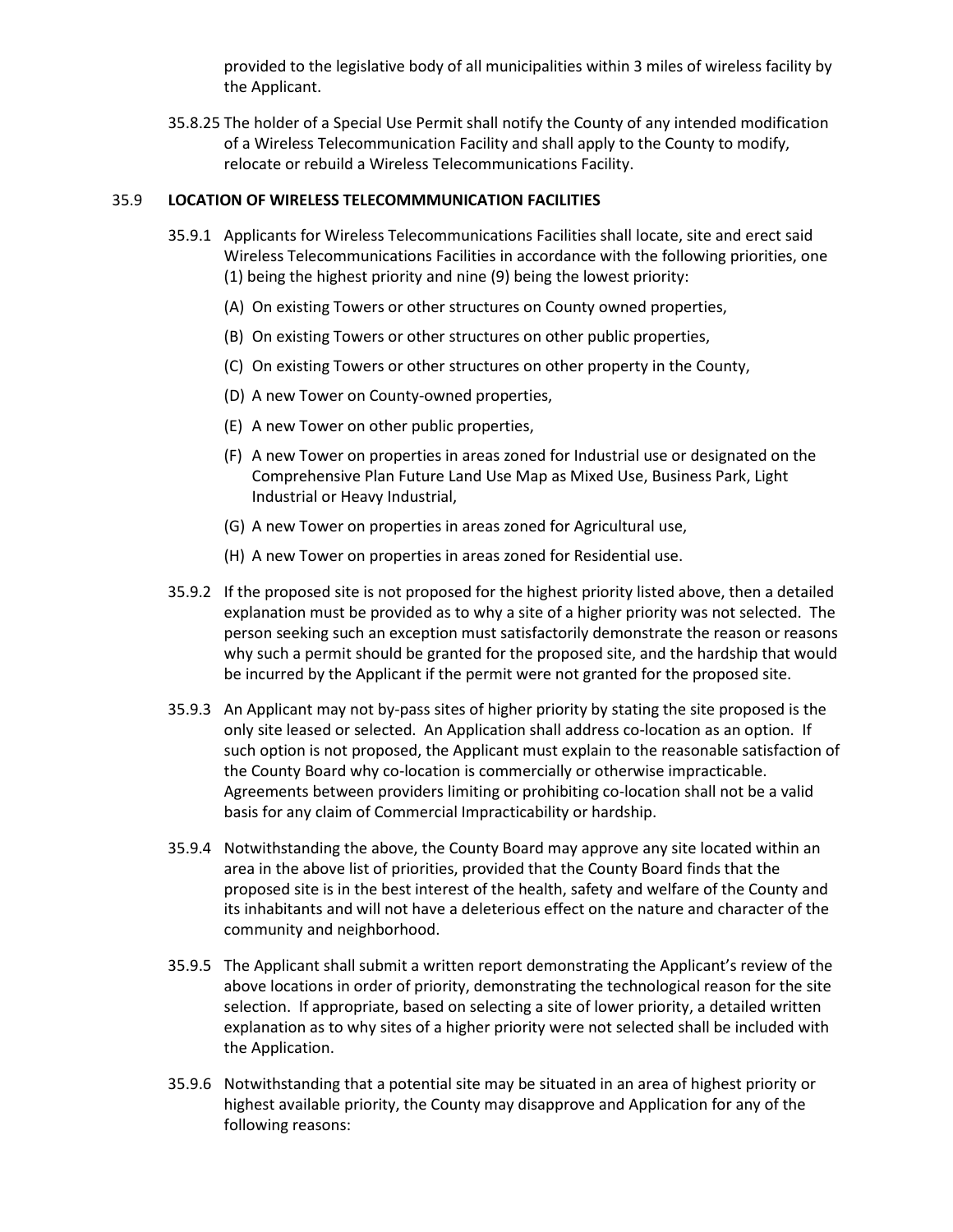- (A) Conflict with safety and safety-related codes and requirements;
- (B) Conflict with the historic nature or character of a neighborhood or historical district;
- (C) The use or construction of Wireless Telecommunications Facilities which is contrary to an already stated purpose of a specific zoning or land use designation;
- (D) The placement and location of Wireless Telecommunications Facilities which would create an unacceptable risk, or the reasonable probability of such, to residents, the public, employees and agents of the County, or employees of the service provider or other service providers;
- (E) Conflicts with the provisions of this Regulation.

## 35.10 **SHARED USE OF WIRELESS TELECOMMUNICATION FACILITIES AND OTHER STRUCTURES**

- 35.10.1 The County, as opposed to the construction of a new Tower, shall prefer locating on existing Towers or others structures without increasing the height. The Applicant shall submit a comprehensive report inventorying existing Towers and other suitable structures within two (2) miles of the location of any proposed new Tower, unless the Applicant can show that some other distance is more reasonable and demonstrate conclusively why an existing Tower or other suitable structure cannot be used.
- 35.10.2 An Applicant intending to locate on an existing Tower or other suitable structure shall be required to document the intent of the existing owner to permit its use by the Applicant.
- 35.10.3 Such shared use shall consist only of the minimum Antenna Array technologically required to provide service primarily and essentially within the County, to the extent practicable, unless good cause is shown.

### 35.11 **HEIGHT OF TELECOMMUNCATIONS TOWERS**

- 35.11.1 The Applicant shall submit documentation justifying the total height of any Tower, Facility and/or Antenna requested and the basis therefore. Documentation in the form of propagation studies must include all backup data used to perform at requested height and a minimum of ten (10') feet lower height to allow verification of this height need. Such documentation will be analyzed in the context of the justification of the height needed to provide service primarily and essentially within the County, to the extent practicable, unless good cause is shown.
- 35.11.2 No Tower constructed after the effective date of this Regulation, including allowing for all attachments, shall exceed that height which shall permit operation without required artificial lighting of any kind in accordance with County, State, and/or any Federal statute, law, local law, County Regulation, code, rule or regulation.

### 35.12 **VISIBILITY OF WIRELESS TELECOMMUNICATION FACILITIES**

- 35.12.1 Wireless Telecommunications Facilities shall not be artificially lighted or marked, except as required by Law.
- 35.12.2 Towers shall be galvanized and/or painted with a rust-preventive paint of an appropriate color to harmonize with the surroundings and shall be maintained in accordance with the requirements of this Regulation.
- 35.12.3 If lighting is required, Applicant shall provide a detailed plan for sufficient lighting of as unobtrusive and inoffensive an effect as is permissible under State and Federal regulations.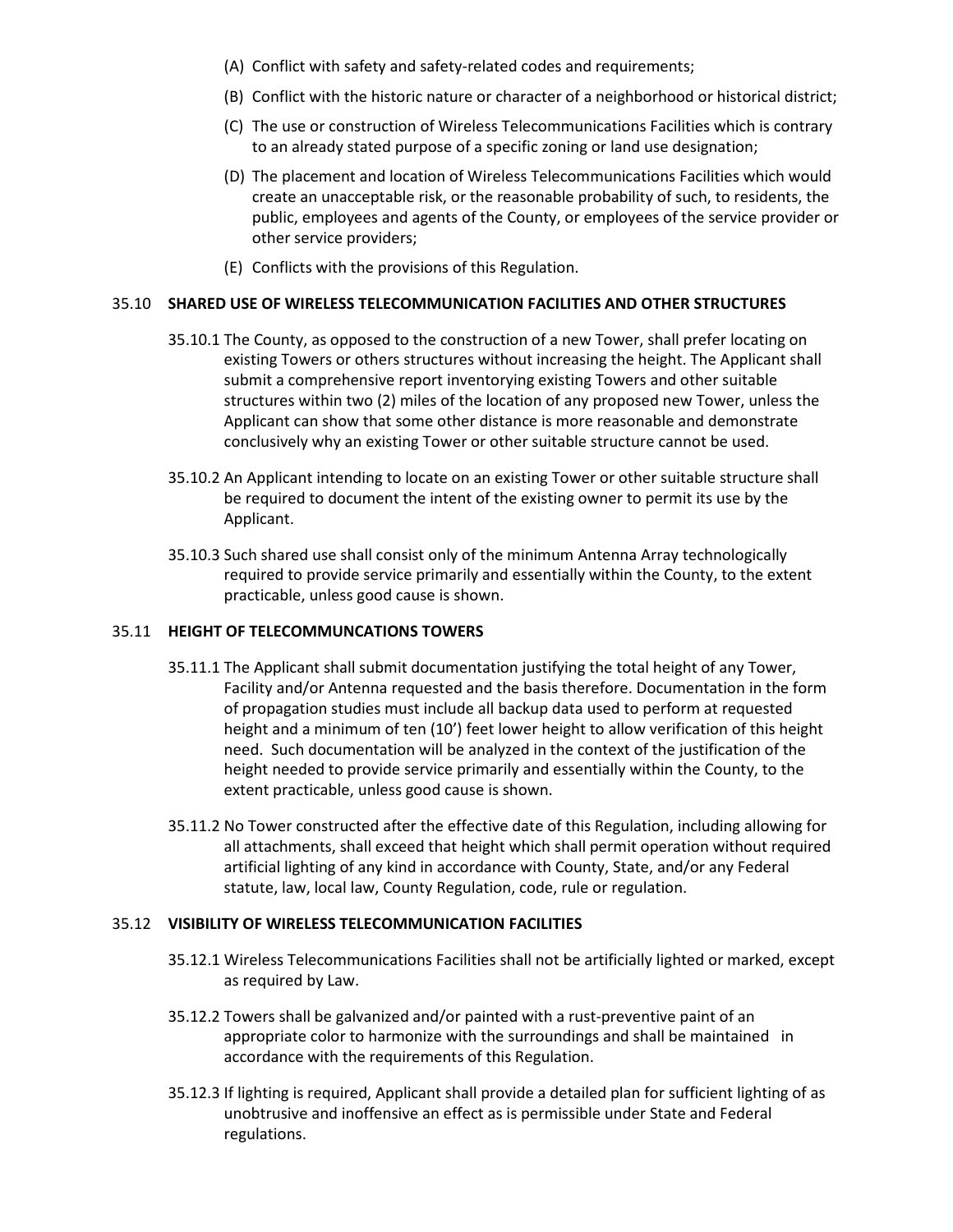## 35.13 **SECURITY OF WIRELESS TELECOMMUNCATION FACILITIES**

All Wireless Telecommunications Facilities and Antennas shall be located, fenced or otherwise secured in a manner that prevents unauthorized access. Specifically:

- 36.13.1 All Antennas, Towers and other supporting structures, including guy anchor points and wires, shall be made inaccessible to individuals and constructed or shielded in such a manner that they cannot be climbed or collided with; and
- 36.13.2 Transmitters and Telecommunications control points shall be installed in such a manner that they are readily accessible only to persons authorized to operate or service them.

# 35.14 **SIGNAGE**

Wireless Telecommunications Facilities shall contain a sign no larger than four (4) square feet in order to provide adequate notification to persons in the immediate area of the presence of RF radiation or to control exposure to RF radiation within a given area. A sign of the same size is also to be installed to contain the name(s) of the owner(s) and operator(s) of the Antenna(s) as well as emergency phone number(s). The sign shall be on the equipment shelter or cabinet of the Applicant and be visible from the access point of the site and must identify the equipment owner of the shelter or cabinet. On tower sites, an FCC registration site as applicable is also to be present. The signs shall not be lighted, unless applicable law, rule or regulation requires lighting. No other signage, including advertising, shall be permitted.

## 35.15 **LOT SIZE AND SETBACKS**

All proposed Towers and any other proposed Wireless Telecommunications Facility structures shall be set back from abutting parcels, recorded rights-of-way and road and street lines by the greater of the following distances: A distance equal to the manufacturers designed fall distance rate of the proposed Tower or Wireless Telecommunications Facility structure plus ten percent (10%) of the manufacturers designed fall distance rate of the Tower or structure, or the existing setback requirement of the underlying Zoning District, whichever is greater. Any Accessory structure shall be located so as to comply with the applicable minimum setback requirements for the property on which it is situated.

# 35.16 **RETENTION OF EXPERT ASSISTANCE AND REIMBURSEMENT BY THE APPLICANT**

- 35.16.1 The County Board may hire any consultant and/or expert necessary to assist the Director of Planning, Planning Commission and County Board in reviewing and evaluating the Application, including the construction and modification of the site, once permitted, and any site inspections.
- 35.16.2 An Applicant shall deposit with the County funds sufficient to reimburse the County Board for all reasonable costs of consultant and expert evaluation and consultation to the County in connection with the review of any Application including where applicable, the lease negotiation, the pre-approval evaluation, and the construction and modification of the site, once permitted. The initial deposit shall be as established in the "Master Fee Schedule for the Planning and Building Department" adopted by the County Board. The placement of the escrow funds with the County shall precede the pre-application meeting. The County will maintain a separate escrow account for all such funds. The County's consultants/experts shall invoice the County for its services related to the Application. If at any time during the process this escrow account has a balance of less than 30 percent of the initial deposit amount, the Applicant shall immediately, upon notification by the County, replenish said escrow account so that it has a balance of at least 60 percent of the initial deposit amount. Such additional escrow funds shall be deposited with the County before any further action or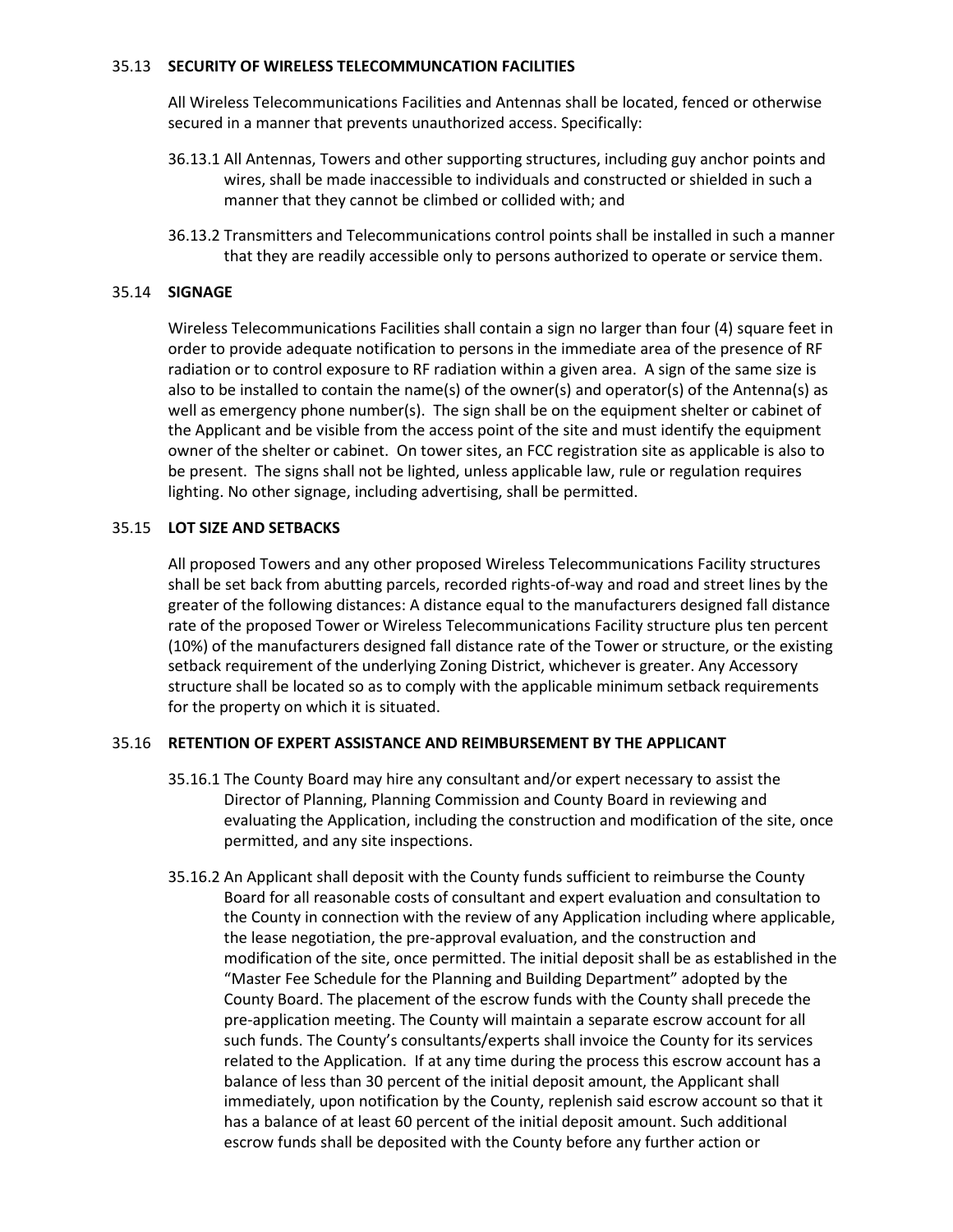consideration is taken on the Application. In the event that the amount held in escrow by the County is more than the amount of the actual invoicing at the conclusion of the project, the remaining balance shall, upon request of the Applicant, be promptly refunded to the Applicant.

35.16.3 The total amount of the funds needed as set forth in subsection (B) of this section may vary with the scope (lease negotiations and/or review) and complexity of the project, the completeness of the Application and other information as may be needed to complete the necessary review, analysis and inspection of any construction or modification.

# 35.17 **PUBLIC HEARING AND NOTIFICATION REQUIREMENTS**

- 35.17.1 Prior to the approval of any Special Use Permit for Wireless Telecommunications Facilities, Public Hearings shall be held by both the Planning Commission and the County Board, notice of which shall be published in the newspaper general circulation in of the County no less than ten (10) calendar days prior to the scheduled date of the Public Hearings and the sign posted on or near the property no less than ten (10) calendar days prior to the scheduled dates of the Public Hearings**.**
- 35.17.2 In order that the Planning Department shall notify all abutting landowners and landowners within 500 feet of the proposed new Wireless Telecommunications Facilities of the Planning Commission Public Hearings only, the Applicant shall present the Planning Department a certified address list from a title company containing the names and address of all abutting landowners whose property is abutting the lot or parcel on which the new Wireless Telecommunications Facilities are proposed to be located in addition to all landowners within 500 feet of the of the proposed new Wireless Telecommunications Facilities. Notification shall be by first class, postage pre-paid US Mail. Applicants shall also be required to pay a Mailing Fee as established in the "Master Fee Schedule for the Planning and Building Department" adopted by the County Board for this notification process.
- 35.17.3 Notwithstanding any other provisions of this section and all subparts thereof, the collocation and/or shared use of antennas on existing telecommunication towers or other tall structures or compatible use structures, such as utility poles, water towers, and other towers, where there is no increase in the height of the existing structure, or for a temporary facility, not to exceed ninety (90) days: shall be exempt from the Public Hearing, Planning Commission and County Board review requirements otherwise required for a new tower or where there is a height increase proposed for the existing structure, and shall be subject only to an administrative review process by the County, its designee and wireless consultant.
- 35.17.4 The Director of Planning shall schedule the Public Hearings referred to in Subsection (A) of this section once the Director finds the Application is complete, the County Board, at any stage prior to issuing a Special Use Permit, may require such additional information as it deems necessary.

# 35.18 **ACTION ON AN APPLICATION FOR A SPECIAL USE PERMIT FOR WIRELESS TELECOMMUNICATION FACILITIES**

35.18.1 The Director of Planning, Planning Commission and County Board will undertake a review of an Application pursuant to this Article in a timely fashion, consistent with its responsibilities, and shall act within a reasonable period of time given the relative complexity of the Application and the circumstances, with due regard for the public's interest and need to be involved, and the Applicant's desire for a timely resolution.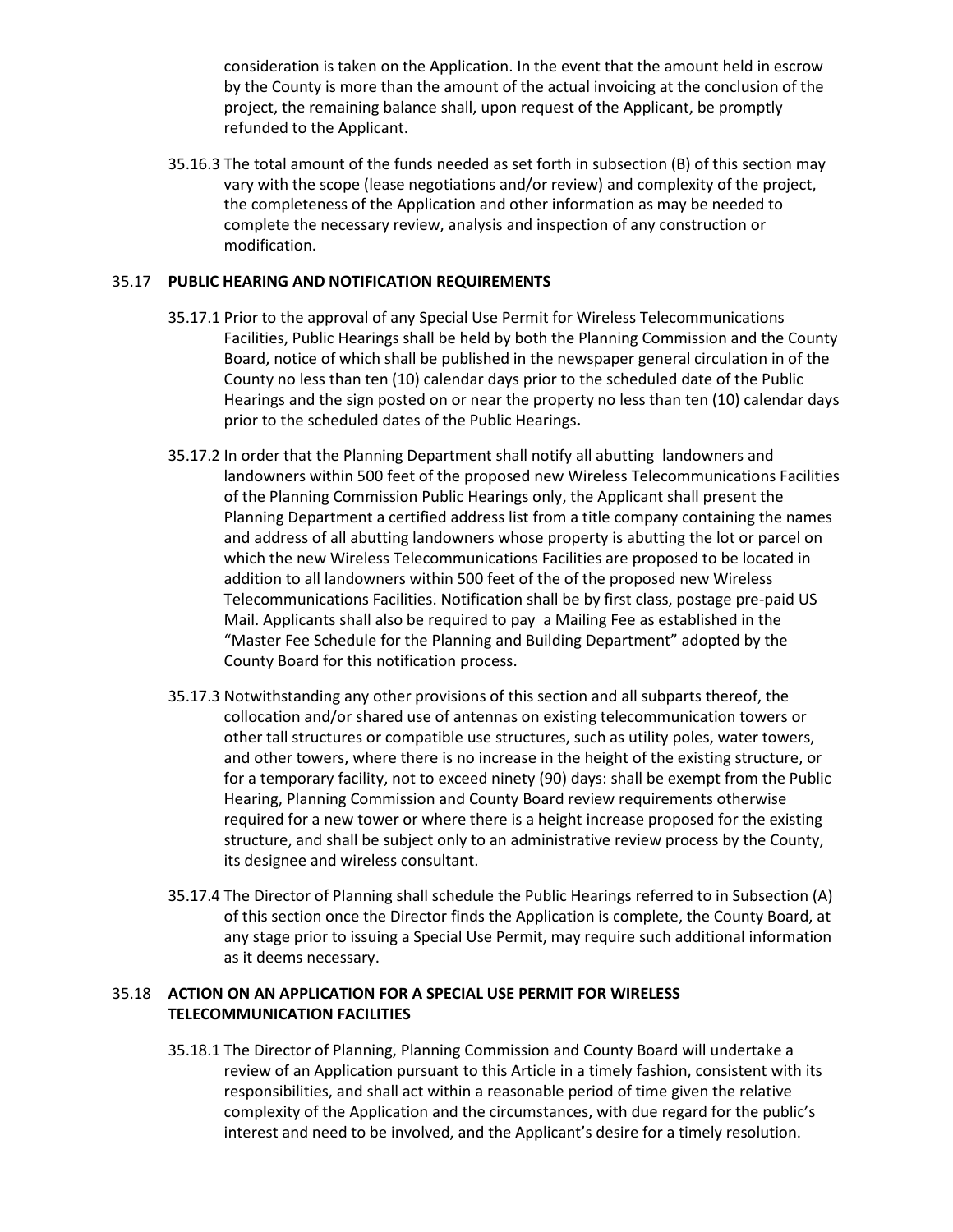- 35.18.2 The County Board may refer any Application or part thereof to any advisory, other committee or commission for a non-binding recommendation.
- 35.18.3 After the Public Hearings, upon recommendation from the Planning Commission, and after formally considering the Application, the County Board may approve, approve with conditions, or deny a Special Use Permit. Its decision shall be in writing and shall be supported by substantial evidence contained in a written record. The burden of proof for the granting of the Permit shall always be upon the Applicant.
- 35.18.4 If the County Board approves the Special Use Permit for Wireless Telecommunications Facilities, then the Applicant shall be notified of such approval in writing within ten (10) calendar days of the County Board's action, and the Special Use Permit shall be issued within thirty (30) days after such approval. Except for necessary building permits, and subsequent Certificates of Compliance, once a Special Use Permit has been granted hereunder, no additional permits or approvals from the County Board, such as site plan or zoning approvals, shall be required by the County Board for the Wireless Telecommunications Facilities covered by the Special Use Permit.
- 35.18.5 If the County Board denies the Special Use Permit for Wireless Telecommunications Facilities, then the Applicant shall be notified of such denial in writing within ten (10) calendar days of the County Board's action.

# 35.19 **EXTENT AND PARAMETERS OF SPECIAL USE PERMIT FOR WIRELESS TELECOMMUNICATION FACILITIES**

The extent and parameters of a Special Use Permit for Wireless Telecommunications Facilities shall be as follows:

- 35.19.1 Such Special Use Permit shall not be assigned, transferred or conveyed without the express prior written notification to the County Board.
- 35.19.2 Such Special Use Permit may, following a hearing upon due prior notice to the Applicant, be revoked, canceled, or terminated for a violation of the conditions and provisions of the Special Use Permit, or for a material violation of this Regulation after prior written notice to the holder of the Special Use Permit.

## 35.20 **APPLICATION FEE**

At the time that a Person submits an Application for a Special Use Permit for a new Tower or for co-locating on an existing Tower or structure, where no increase in height of the Tower or structure is required, such Person shall pay a non-refundable application fee as established in the "Master Fee Schedule for the Planning and Building Department" adopted by the County Board.

## 35.21 **PERFORMANCE SECURITY**

The Applicant and the owner of record of any proposed Wireless Telecommunications Facilities property site shall, at its cost and expense, be jointly required to execute and file with the County Board a bond, or other form of security acceptable to the County Board as to type of security and the form and manner of execution, in an amount of at least \$75,000.00 for a Tower facility and \$25,000 for a co-location on an existing tower or other structure and with such sureties as are deemed sufficient by the County Board to assure the faithful performance of the terms and conditions of this Regulation and conditions of any Special Use Permit issued pursuant to this Regulation. The full amount of the bond or security shall remain in full force and effect throughout the term of the Special Use Permit and/or until any necessary site restoration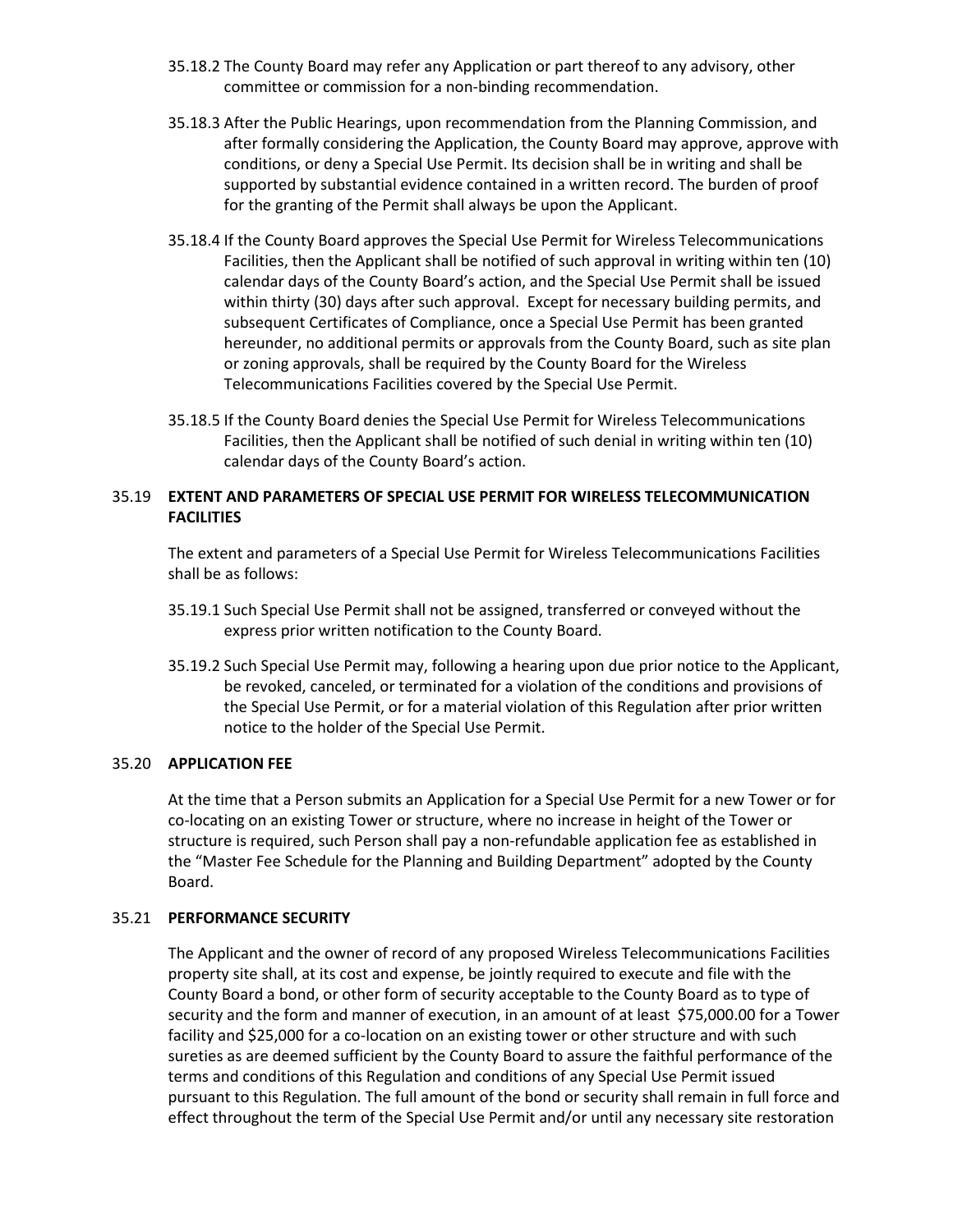is completed to restore the site to a condition comparable to that, which existed prior to the issuance of the original Special Use Permit.

## 35.22 **RESERVATION OF AUTHORITY TO INSPECT WIRELESS TELECOMMUNICATION FACILITIES**

In order to verify that the holder of a Special Use Permit for Wireless Telecommunications Facilities and any and all lessees, renters, and/or licensees of Wireless Telecommunications Facilities, place and construct such facilities, including Towers and Antennas, in accordance with all applicable technical, safety, fire, building, and zoning codes, Laws, and regulations and other applicable requirements, the Director of Planning, Planning Commission and County Board may inspect all facets of said permit holder's, renter's, lessee's or licensee's placement, construction, modification and maintenance of such facilities, including, but not limited to, Towers, Antennas and buildings or other structures constructed or located on the permitted site.

## 35.23 **LIABILITY INSURANCE**

- 35.23.1 A holder of a Special Use Permit for Wireless Telecommunications Facilities shall secure and at all times maintain public liability insurance for personal injuries, death and property damage, and umbrella insurance coverage, for the duration of the Special Use Permit in amounts as set forth below
	- (A) Commercial General Liability covering personal injuries, death and property damage: \$1,000,000 per occurrence/\$2,000,000 aggregate;
	- (B) Automobile Coverage: \$1,000,000 per occurrence/ \$2,000,000 aggregate;
	- (C) Workers Compensation and Disability: Statutory amounts
- 35.23.2 For a Wireless Telecommunications Facility on County property, the Commercial General Liability insurance policy shall specifically include the County and its officers, Boards, employees, committee members, attorneys, agents and consultants as additional insured's.
- 35.23.3 The insurance policies shall be issued by an agent or representative of an insurance company licensed to do business in the State and with a Best's rating of at least A.
- 35.23.4 The insurance policies shall contain an endorsement obligating the insurance company to furnish the County with at least thirty-(30) days prior written notice in advance of the cancellation of the insurance.
- 35.23.5 Renewal or replacement policies or certificates shall be delivered to the County at least fifteen (15) days before the expiration of the insurance that such policies are to renew or replace.
- 35.23.6 Before construction of a permitted Wireless Telecommunications Facilities is initiated, but in no case later than fifteen (15) days after the granting of the Special Use Permit, the holder of the Special Use Permit shall deliver to the County a copy of each of the policies or certificates representing the insurance in the required amounts.

### 35.24 **INDEMNIFICATION**

35.24.1 Any application for Wireless Telecommunication Facilities that is proposed for County property, pursuant to this Regulation, shall contain a provision with respect to indemnification. Such provision shall require the applicant, to the extent permitted by the Law, to at all times defend, indemnify, protect, save, hold harmless, and exempt the County, and its officers, Boards, employees, committee members, attorneys, agents, and consultants from any and all penalties, damages, costs, or charges arising out of any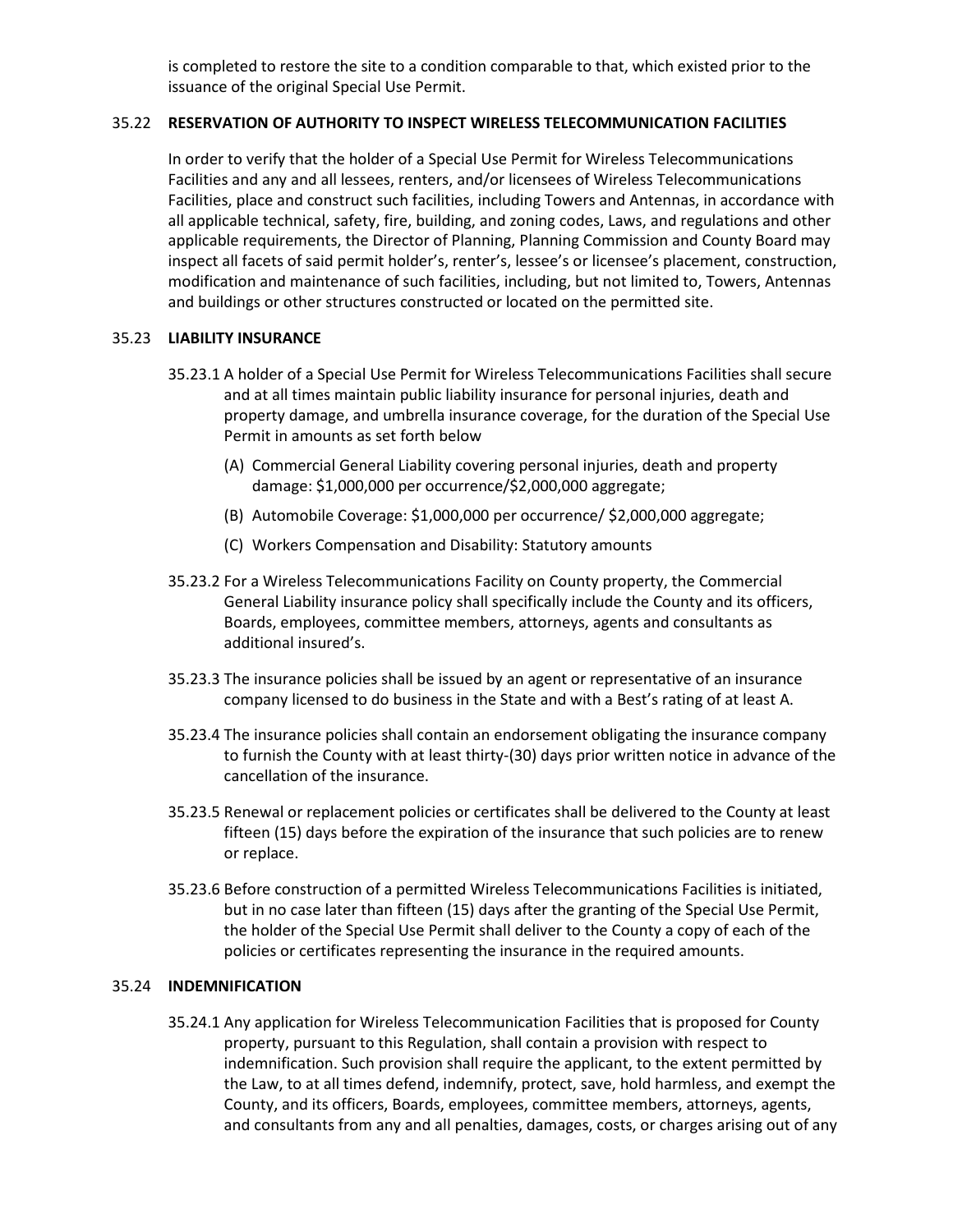and all claims, suits, demands, causes of action, or award of damages, whether compensatory or punitive, or expenses arising there from, either at law or in equity, which might arise out of, or are caused by, the placement, construction, erection, modification, location, products performance, use, operation, maintenance, repair, installation, replacement, removal, or restoration of said Facility, excepting, however, any portion of such claims, suits, demands, causes of action or award of damages as may be attributable to the negligent or intentional acts or omissions of the County, or its servants or agents. With respect to the penalties, damages or charges referenced herein, reasonable attorneys' fees, consultants' fees, and expert witness fees are included in those costs that are recoverable by the County.

3.24.2 Notwithstanding the requirements noted in subsection (A) of this section, an indemnification provision will not be required in those instances where the County itself applies for and secures a Special Use Permit for Wireless Telecommunications Facilities.

# 35.25 **FINES**

- 35.25.1 In the event of a violation of this Regulation or any Special Use Permit issued pursuant to this Regulation, the County may impose and collect, and the holder of the Special Use Permit for Wireless Telecommunications Facilities shall pay to the County, fines or penalties as set forth below.
- 35.25.2 The holder of a Special Use Permits failure to comply with provisions of this Regulation shall constitute a violation of this Regulation and shall subject the Applicant to the code enforcement provisions and procedures as provided in Section 2 of the County of Sarpy Zoning Regulations and Section 86 of the Revised state Statutes of the Sate of Nebraska.
- 35.25.3 Notwithstanding anything in this Regulation, the holder of the Special Use Permit for Wireless Telecommunications Facilities may not use the payment of fines, liquidated damages or other penalties, to evade or avoid compliance with this Regulation or any section of this Regulation. An attempt to do so shall subject the holder of the Special Use Permit to termination and revocation of the Special Use Permit. The County may also seek injunctive relief to prevent the continued violation of this Regulation, without limiting other remedies available to the County.

# 35.26 **DEFAULT AND/OR REVOCATION**

If a Wireless Telecommunications Facility is repaired, rebuilt, placed, moved, re-located, modified or maintained in a way that is inconsistent or not in compliance with the provisions of this Regulation or of the Special Use Permit, then the County shall notify the holder of the Special Use Permit in writing of such violation. A Permit holder in violation may be considered in default and subject to fines as in Section 2 and if a violation is not corrected to the satisfaction of the County in a reasonable period of time the Special Use Permit is subject to revocation.

### 35.27 **REMOVAL OF WIRELESS TELECOMMUNICATION FACILITIES**

- 35.27.1 Under the following circumstances, the County Board may determine that the health, safety, and welfare interests of the County warrant and require the removal of Wireless Telecommunications Facilities.
	- (A) Wireless Telecommunications Facilities with a permit have been abandoned (i.e. not used as Wireless Telecommunications Facilities) for a period exceeding ninety consecutive (90) days or a total of one hundred-eighty (180) days in any three hundred-sixty five (365) day period, except for periods caused by force majeure or Acts of God, in which case, repair or removal shall commence within 90 days;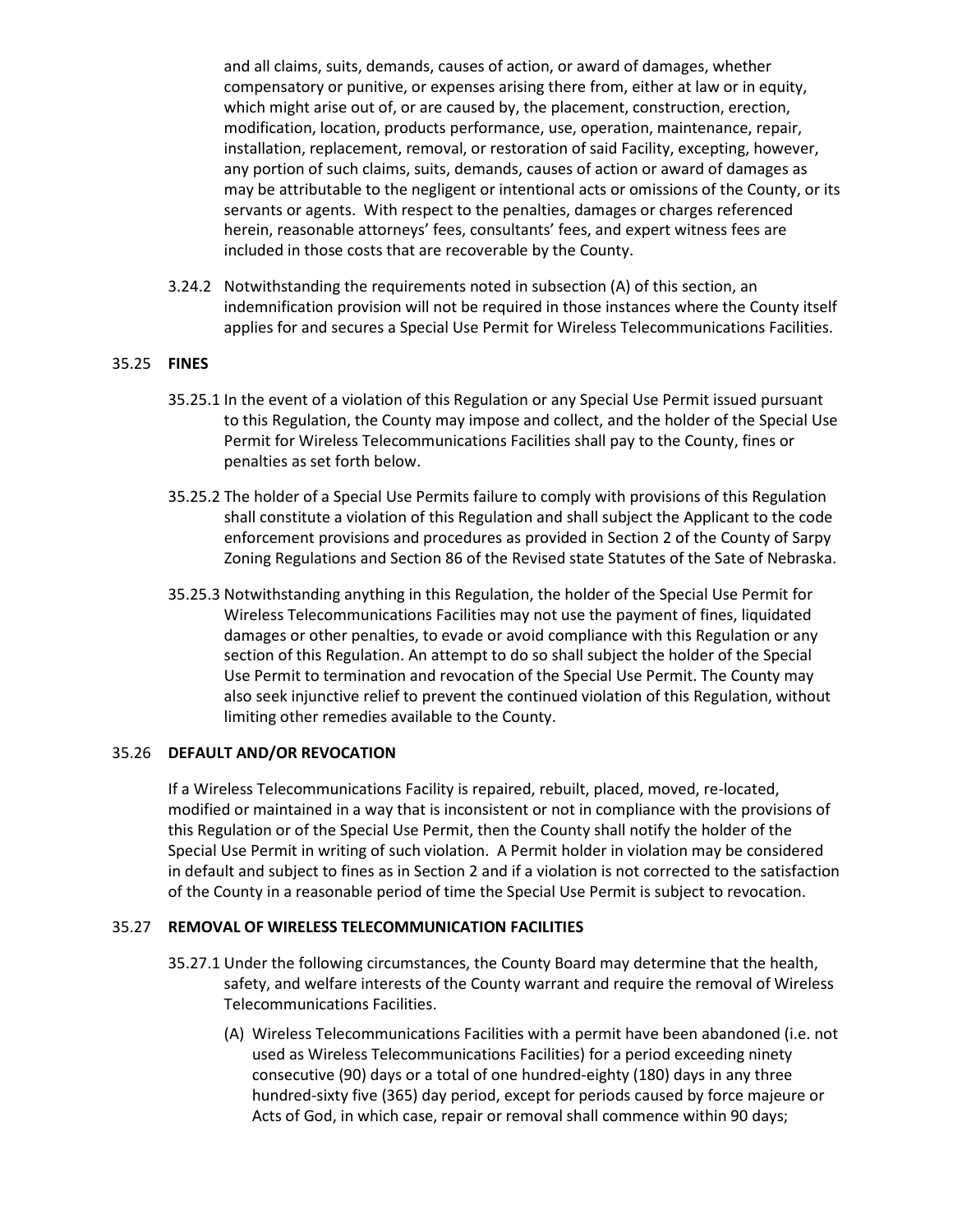- (B) Permitted Wireless Telecommunications Facilities fall into such a state of disrepair that it creates a health or safety hazard;
- (C) Wireless Telecommunications Facilities have been located, constructed, or modified without first obtaining, or in a manner not authorized by, the required Special Use Permit, or any other necessary authorization and the Special Permit may be revoked.
- 35.27.2 If the County Board makes such a determination as noted in subsection (A) of this section, then the County Board shall notify the holder of the Special Use Permit for the Wireless Telecommunications Facilities within forty-eight (48) hours that said Wireless Telecommunications Facilities are to be removed, the County Board may approve an interim temporary use agreement/permit, such as to enable the sale of the Wireless Telecommunications Facilities.
- 35.27.3 The holder of the Special Use Permit, or its successors or assigns, shall dismantle and remove such Wireless Telecommunications Facilities, and all associated structures and facilities, from the site and restore the site to as close to its original condition as is possible, such restoration being limited only by physical or Commercial Impracticability, within ninety (90) days of receipt of written notice from the County Board. However, if the owner of the property upon which the Wireless Telecommunications Facilities are located wishes to retain any access roadway to the Wireless Telecommunications Facilities, the owner may do so with the approval of the County Board.
- 35.27.4 If Wireless Telecommunications Facilities are not removed or substantial progress has not been made to remove the Wireless Telecommunications Facilities within ninety (90) days after the Permit holder has received notice, then the County Board may order officials or representatives of the County to remove the Wireless Telecommunications Facilities at the sole expense of the owner or Special Use Permit holder.
- 35.27.5 If, the County removes, or causes to be removed, Wireless Telecommunications Facilities, and the owner of the Wireless Telecommunications Facilities does not claim and remove it from the site to a lawful location within ten (10) days, then the County may take steps to declare the Wireless Telecommunications Facilities abandoned, and sell them and their components.
- 35.27.6 Notwithstanding anything in this Section to the contrary, the County Board may approve a temporary use permit/agreement for the Wireless Telecommunications Facilities, for no more ninety (90) days, during which time a suitable plan for removal, conversion, or re-location of the affected Wireless Telecommunications Facilities shall be developed by the holder of the Special Use Permit, subject to the approval of the County Board, and an agreement to such plan shall be executed by the holder of the Special Use Permit and the County. If such a plan is not developed, approved and executed within the ninety (90) day time period, then the County may take possession of and dispose of the affected Wireless Telecommunications Facilities in the manner provided in this Section.

# 35.28 **RELIEF**

Any Applicant desiring relief, waiver or exemption from any aspect or requirement of this Regulation may request such at the pre-application meeting, provided that the relief or exemption is contained in the submitted Application for either a Special Use Permit, or in the case of an existing or previously granted Special Use Permit a request for modification of its Tower and/or facilities. Such relief may be temporary or permanent, partial or complete. However, the burden of proving the need for the requested relief, waiver or exemption is solely on the Applicant to prove. The Applicant shall bear all costs of the County in considering the